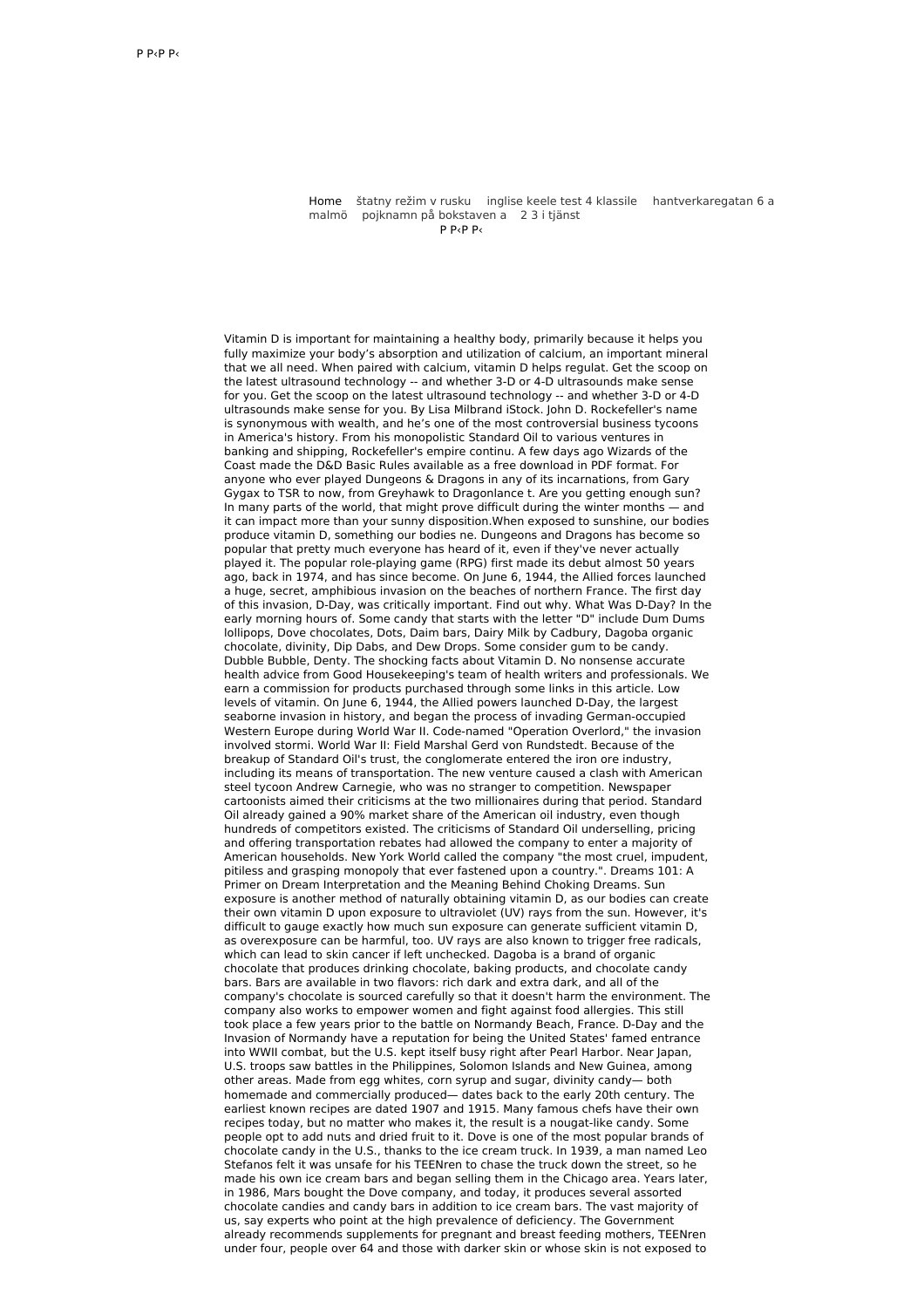the sun very much. People of African or Asian origin, for example, are particularly vulnerable, as they need more sun to make the same amount of vitamin D. Older people have a reduced ability to make vitamin D and people who are obese are also at greater risk. 'Because vitamin D is fat soluble it will go into the fat cells, so very little is released into the blood stream,' explains Dr Inez Schoenmakers, senior research scientist at the MRC Human Nutrition Research Centre in Cambridge. Once a location had been chosen, deciding upon a date was next. There needed to be enough time to collect the supplies and equipment, gather the planes and vehicles, and train the soldiers. This whole process would take a year. The specific date also depended on the timing of low tide and a full moon. All of this led to a specific day– June 5, 1944. Many of these paratroopers were killed before they even hit the ground; others got caught in trees and were shot by German snipers. Still others drowned in Rommel's flooded plains, weighed down by their heavy packs and tangled in weeds. Only 3,000 were able to join together; however, they did manage to capture the village of St. Mére Eglise, an essential target. He earned his first financial role for a produce company when he was only 16 years old. He had a penchant for transportation costs and business operations. John began earning \$16 per month as an apprentice, and eventually, he received \$58 each month based on his successful collections capabilities. Low Vitamin D Doubles Your Risk For Dementia—Are You Getting Enough?. Today, Normandy is a popular vacation destination due largely to the historic legacy it holds. From its bloody military past to the meaningful changes it symbolizes today, the Normandy Invasion remains a watershed moment that changed the course of world history as we know it. Hispanic Heritage Month: 8 Contemporary Comedians Who Are Guaranteed to Make You Laugh. The new and innovative market established all oil prices for the foreseeable future. In 1882, the National Petroleum Exchange opened to facilitate this trading. The oil industry was now an international phenomenon with oil fields discovered in Russia and Asia. From Tom Petty to REM: Musicians Who Banned Politicians from Using Their Songs at Rallies. Karla Walsh is a Des Moines, Iowa-based freelance writer and level one sommelier who balances her love of food and drink with her passion for fitness. Strange Americana: The Best Roadside Attractions in the Northeastern States. Low vitamin D has been linked to an increased risk of contracting respiratory illnesses such as influenza A. It appears that people with low vitamin D levels are at greater risk of severe novel coronavirus (COVID-19) infection. It's not clear yet if routine vitamin D supplementation would reduce this risk. The second wave of 13,000 paratroopers had a very difficult arrival in Normandy. Flying in approximately 900 C-47 airplanes, the Nazis spotted the planes and started shooting. The planes drifted apart; thus, when the paratroopers jumped, they were scattered far and wide. By the late 1870s, Standard Oil was responsible for 90% of the United States' refined oil. The company was growing both vertically and horizontally. Its products had found their way into nearly every American household. Standard Oil's increased market share and profits allowed the company to expand and begin marketing other products. The Allied landing boats were headed to five beaches spread out over 50 miles of coastline. These beaches had been code-named, from west to east, as Utah, Omaha, Gold, Juno, and Sword. The Americans were to attack at Utah and Omaha, while the British struck at Gold and Sword. The Canadians headed toward Juno. At Juno, the Canadian soldiers had a bloody landing. Their landing boats had been forced off course by currents and thus had arrived at Juno Beach a half hour late. This meant that the tide had risen and many of the mines and obstacles were thus hidden under water. An estimated half of the landing boats were damaged, with almost a third completely destroyed. The Canadian troops eventually took control of the beach, but at a cost of more than 1,000 men. According to American research, vitamin D supplements reduced the incidence of colds and flu by 70% over three years in Afro-Caribbeans, who are more vulnerable to deficiency because of their darker skin. Furthermore, this nutrient boosts your immune system and reduces inflammation within your body, potentially warding off future medical conditions in the process. It also plays a vital role in cell growth, neuromuscular functions and protein encoding. Studies have shown that a regular, healthy vitamin D intake can also serve as an antidepressant and make people feel generally happier. But that's not all you'll want to know about vitamin D. When you start the game, you invent a character and take on their role. You can choose to become a fighter, a wizard, a cleric, or a rogue, for example. Part of the fun? Creating a whole personality, appearance, set of skills, and backstory for the character you decide to play. Using a combination of character sheets, the. At its peak, Standard Oil boasted over 100,000 employees and owned 20,000 wells and 5,000 tank cars with 4,000 miles of pipeline. Increased public scrutiny caused Rockefeller to realize he would never own 100% of the country's oil. Standard's market share began to drop. Swordfish If you're looking for a terrific source of vitamin D, and to break up all that whitefish and salmon, try swordfish. These creatures can grow to be a whopping 1,400 pounds— and nearly 15 feet in length. While you wouldn't want to tangle with one of these in the ocean, encountering it as a nice, grilled steak is a treat. Best of all, a three-ounce portion will provide you with 14.1 mcg of vitamin D. Vitamin D is important for maintaining a healthy body, primarily because it helps you fully maximize your body's absorption and utilization of calcium, an important mineral that we all need. When paired with calcium, vitamin D helps regulate bone remodeling and growth, ensuring healthy, strong bones. Vitamin D can also help protect older adults from osteoporosis, which occurs due to excess bone loss from aging. One of the most popular lollipop brands in the United States, Dum Dums date back to 1924, when the Akron Candy Co. in Ohio created them for TEENs. Spangler Candy purchased the company a few decades later in 1953, and it still makes them today. provides just enough framework, so that every game is not only structured, but equal parts chance and strategy. .